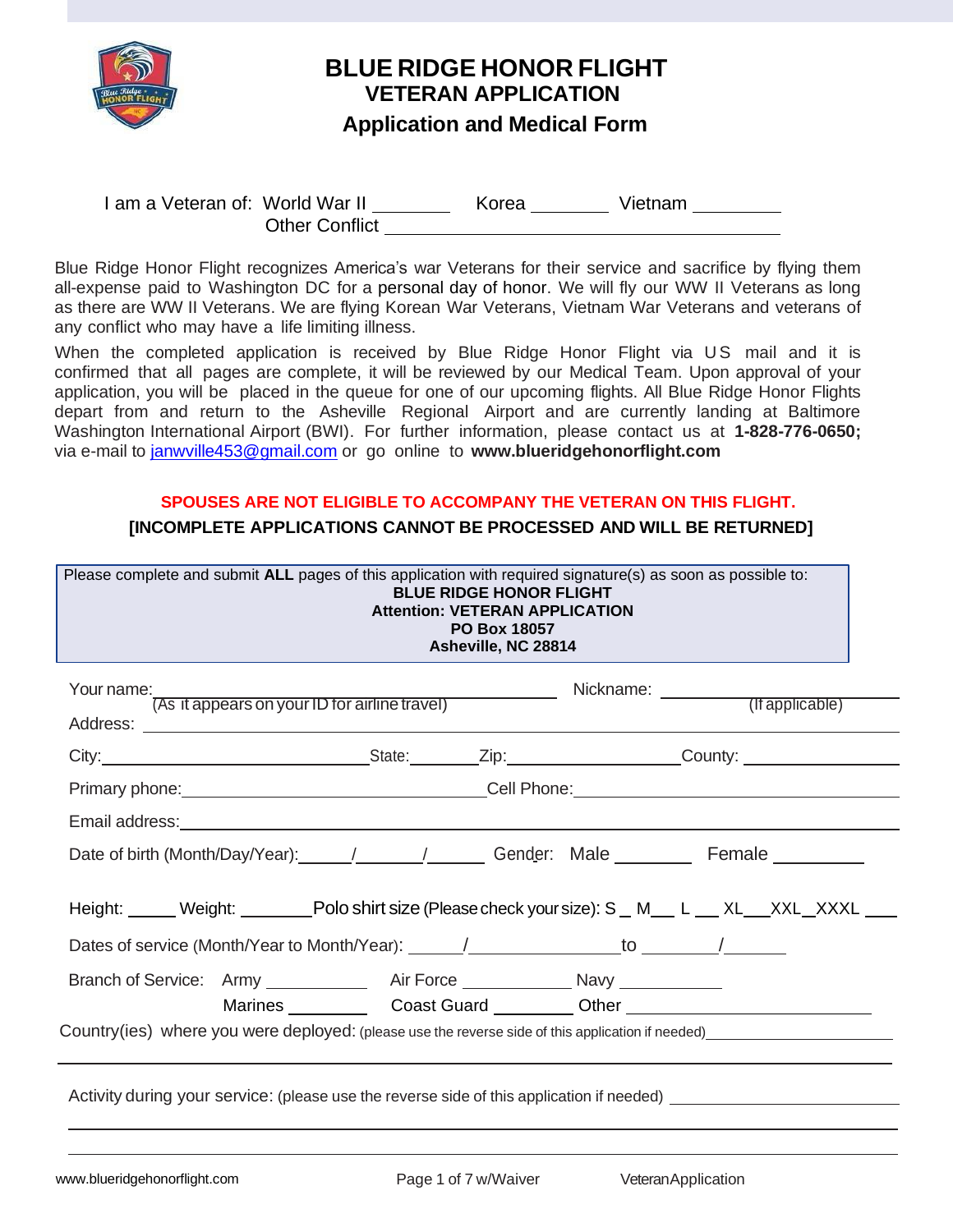| Awarded/Eligible for Korean Service Medal (Korean Veterans) Yes                                                                       | No No | (see website ref. below) |
|---------------------------------------------------------------------------------------------------------------------------------------|-------|--------------------------|
| http://www.tioh.hqda.pentagon.mil/Catalog/Heraldry.aspx?HeraldryId=15304&CategoryId=4&grp=4&menu=Decorations%20and%20Medals&ps=24&p=0 |       |                          |

| Awarded/Eligible for Vietnam Service Medal (Vietnam Veterans) Yes                                                                     | No No | (see website ref. below) |  |
|---------------------------------------------------------------------------------------------------------------------------------------|-------|--------------------------|--|
| http://www.tioh.hqda.pentagon.mil/Catalog/Heraldry.aspx?HeraldryId=15307&CategoryId=4&grp=4&menu=Decorations%20and%20Medals&ps=24&p=0 |       |                          |  |

Other Medals or Citations **CONSTRANGE CONSTRANGE CONSTRANGE CONSTRANGE CONSTRANGE CONSTRANGE CONSTRANGE CONSTRANGE CONSTRANGE CONSTRANGE CONSTRANGE CONSTRANGE CONSTRANGE CONSTRANGE CONSTRANGE CONSTRANGE CONSTRANGE CONSTRAN** 

 $\overline{a}$  $\overline{a}$ 

#### **CONTACT INFORMATION**

#### **Primaryemergency contact (someone available the day you travel):**

| Name:      | Relationship: |        |  |  |  |
|------------|---------------|--------|--|--|--|
| Address:   | City:         | State: |  |  |  |
| Phone: Day | Evening       | Cell   |  |  |  |
| Email:     |               |        |  |  |  |

#### **Non-Spousealternatecontact (son, daughter, grandchild, personal friend):**

| Name: Name: Name: Name: Name: Name: Name: Name: Name: Name: Name: Name: Name: Name: Name: Name: Name: Name: Name: Name: Name: Name: Name: Name: Name: Name: Name: Name: Name: Name: Name: Name: Name: Name: Name: Name: Name: |                   |                                              |                                                                                                                                                                                                                                | Relationship: The contract of the contract of the contract of the contract of the contract of the contract of the contract of the contract of the contract of the contract of the contract of the contract of the contract of  |
|-------------------------------------------------------------------------------------------------------------------------------------------------------------------------------------------------------------------------------|-------------------|----------------------------------------------|--------------------------------------------------------------------------------------------------------------------------------------------------------------------------------------------------------------------------------|--------------------------------------------------------------------------------------------------------------------------------------------------------------------------------------------------------------------------------|
|                                                                                                                                                                                                                               | Address: Address: |                                              | City: the contract of the contract of the contract of the contract of the contract of the contract of the contract of the contract of the contract of the contract of the contract of the contract of the contract of the cont | State: and the state of the state of the state of the state of the state of the state of the state of the state of the state of the state of the state of the state of the state of the state of the state of the state of the |
| Phone: Day<br><u> Day</u>                                                                                                                                                                                                     |                   |                                              | Evening Manual Communication Communication                                                                                                                                                                                     | <b>Cell Cell Cell Cell Cell Cell Cell</b>                                                                                                                                                                                      |
|                                                                                                                                                                                                                               |                   |                                              |                                                                                                                                                                                                                                |                                                                                                                                                                                                                                |
|                                                                                                                                                                                                                               |                   |                                              |                                                                                                                                                                                                                                |                                                                                                                                                                                                                                |
|                                                                                                                                                                                                                               |                   |                                              |                                                                                                                                                                                                                                |                                                                                                                                                                                                                                |
| Name: Name: Name: Name: Name: Name: Name: Name: Name: Name: Name: Name: Name: Name: Name: Name: Name: Name: Name: Name: Name: Name: Name: Name: Name: Name: Name: Name: Name: Name: Name: Name: Name: Name: Name: Name: Name: |                   |                                              | Relationship:___________________                                                                                                                                                                                               |                                                                                                                                                                                                                                |
|                                                                                                                                                                                                                               |                   |                                              | City: the contract of the contract of the contract of the contract of the contract of the contract of the contract of the contract of the contract of the contract of the contract of the contract of the contract of the cont | State: <b>State:</b>                                                                                                                                                                                                           |
| Phone: Day                                                                                                                                                                                                                    | Evening           | <u> 1980 - Jan Samuel Barbara, martin di</u> |                                                                                                                                                                                                                                | <b>Cell Cell</b>                                                                                                                                                                                                               |
| Email:                                                                                                                                                                                                                        |                   |                                              |                                                                                                                                                                                                                                |                                                                                                                                                                                                                                |

#### **SPOUSES ARE NOT ELIGIBLE TO ACCOMPANY THE VETERAN ON THIS FLIGHT.**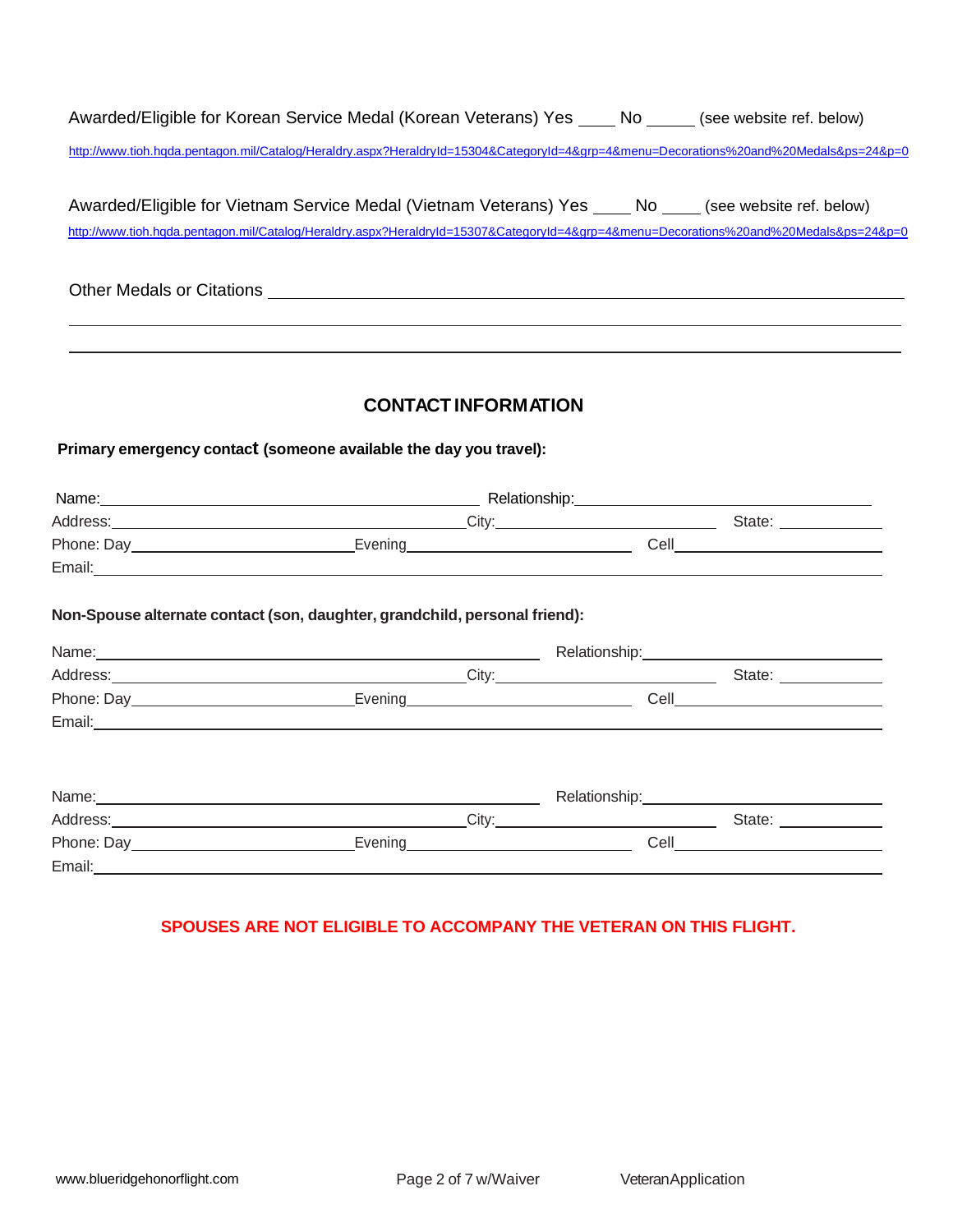# **ADDITIONAL INFORMATION**

|    |                                                                                                            |                                                                                                                |                                                                                                            |  |  | Do you have a personal care attendant? Yes _______ _______ hours weekly None needed _____________                                                                                                                                |
|----|------------------------------------------------------------------------------------------------------------|----------------------------------------------------------------------------------------------------------------|------------------------------------------------------------------------------------------------------------|--|--|----------------------------------------------------------------------------------------------------------------------------------------------------------------------------------------------------------------------------------|
|    |                                                                                                            |                                                                                                                |                                                                                                            |  |  | 3. MOBILITY EQUIPMENT: If you use this equipment, please indicate type and how often you use it                                                                                                                                  |
|    |                                                                                                            |                                                                                                                |                                                                                                            |  |  | Cane Crutches Walker Moneclchair Scooter                                                                                                                                                                                         |
|    | 4. Can you climb five stairs using handrails with minimal assistance? Yes ____ No                          |                                                                                                                |                                                                                                            |  |  |                                                                                                                                                                                                                                  |
| 5. |                                                                                                            | How far can you walk without assistance?                                                                       |                                                                                                            |  |  |                                                                                                                                                                                                                                  |
|    |                                                                                                            |                                                                                                                |                                                                                                            |  |  | Not at all _____ 25 feet _____ 50 yards ____ 100 yards ____ One Block ________ Other ___________                                                                                                                                 |
|    |                                                                                                            |                                                                                                                |                                                                                                            |  |  |                                                                                                                                                                                                                                  |
|    |                                                                                                            |                                                                                                                | 6. a. Have you suffered a fall or an injury from a fall? Yes ______ No _____ If so, when: ________________ |  |  | If yes, please provide details including if hospitalized:<br>Series and the series of the series of the series of the series of the series of the series of the series of the series of the series of the series of the series o |
|    | Reason for Surgery or Hospitalization and Duration of Hospital Stay<br>(use additional sheet if necessary) |                                                                                                                |                                                                                                            |  |  | 7. Have you been hospitalized or had surgery in the past six months? Yes ___________________________<br>Date                                                                                                                     |
|    | 9. Do you have a history of breathing problems? Yes ________________ No _____                              |                                                                                                                |                                                                                                            |  |  | Do you have high or low blood sugar? Yes _________ No _________ Type? ___________                                                                                                                                                |
|    |                                                                                                            | If Yes, please describe in detail example and the state of the state of the state of the state of the state of |                                                                                                            |  |  |                                                                                                                                                                                                                                  |
|    | 10. Are you prescribed oxygen by your doctor? Yes ___________ No _________                                 |                                                                                                                |                                                                                                            |  |  |                                                                                                                                                                                                                                  |
|    |                                                                                                            |                                                                                                                |                                                                                                            |  |  | Nighttime only (not related to sleep apnea) __________ With sleep apnea mask? ________                                                                                                                                           |

11. Do you use a CPAP Machine? Yes \_\_\_\_\_\_\_ No \_\_\_\_\_\_\_\_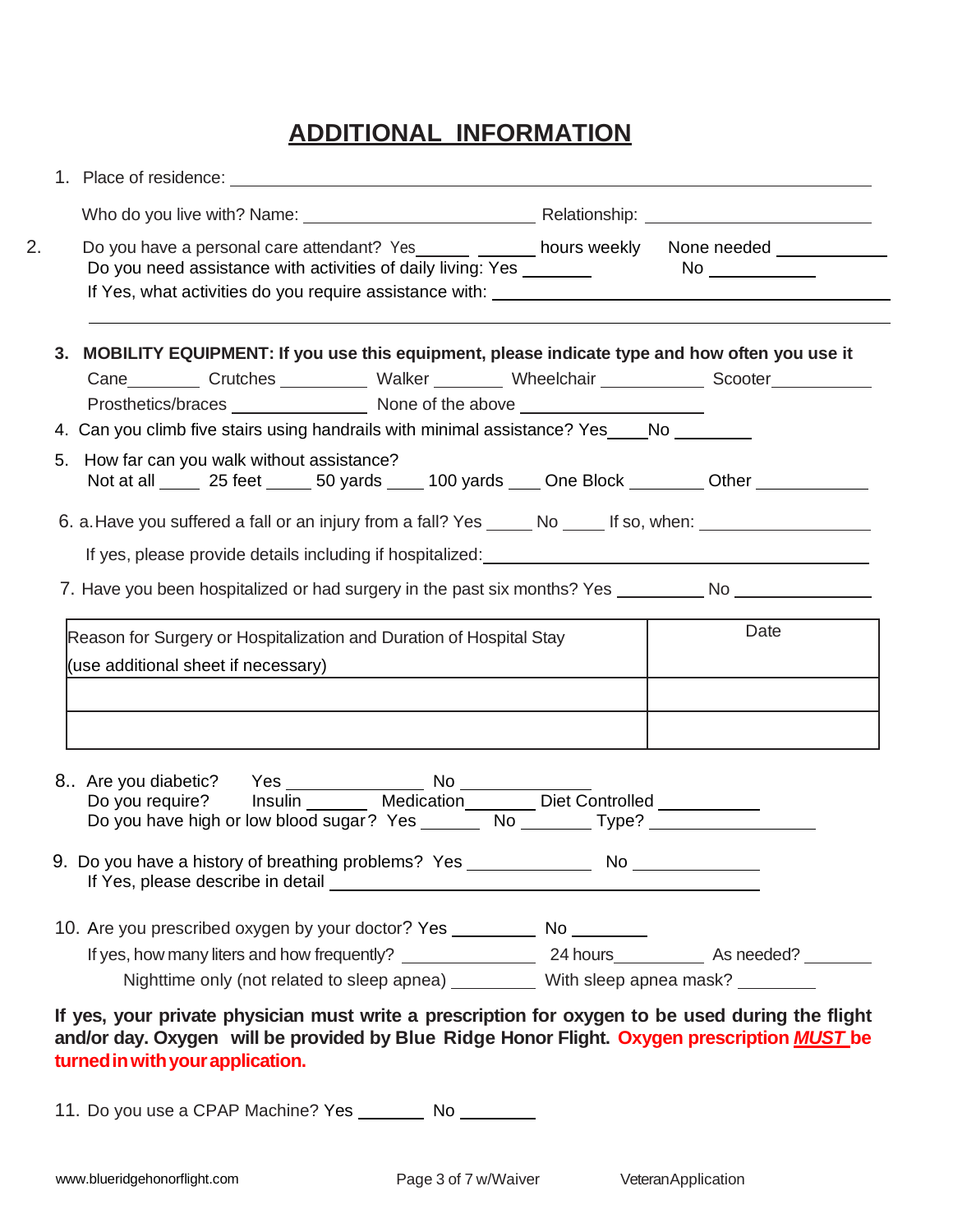| 12. Do you need breathing treatments or nebulizer treatments or use an inhaler? Yes _______ No ______                                                                                  |
|----------------------------------------------------------------------------------------------------------------------------------------------------------------------------------------|
| 13. Do you have any history of heat exhaustion or difficulty breathing in the heat? Yes _______ No ____                                                                                |
| 14. Do you have a history of high blood pressure? Yes _______ No ________                                                                                                              |
| Are you on blood pressure medication or blood thinner? Yes _____ No ___ Medication ____<br>15.                                                                                         |
| 16.                                                                                                                                                                                    |
|                                                                                                                                                                                        |
| 17. Do you have chest pain/angina? Yes ____ No _____ How often? ________________                                                                                                       |
| Congestive heart failure? Yes ______ No ______ Cardiac arrhythmia? Yes _____ No ________                                                                                               |
| 18. Do you have a pacemaker? Yes _____ No _____                                                                                                                                        |
| 19. Do you have a defibrillator? Yes ______ No ______                                                                                                                                  |
| 20. Do you have a history of neurological problems (i.e., stroke, Parkinson's disease)? Yes ____ No                                                                                    |
| If so, please describe in detail including most recent incident? ___________________________________                                                                                   |
|                                                                                                                                                                                        |
| 21. Do you suffer from PTSD, have panic attacks, have a fear of flying or a history memory loss?                                                                                       |
| Yes ________ No__________ If yes, what type of issue do you have? __________________________________                                                                                   |
| Do you require medication? Yes ______ No ________ Medication, if any? ______________________________                                                                                   |
| Do you have a history of seizures? Yes _____ No _____ Do you require medication? Yes _____ No _____<br>22.                                                                             |
| 23.                                                                                                                                                                                    |
| 24.                                                                                                                                                                                    |
| 25.<br>Do you have a history of dementia or Alzheimer's OR are you on prescription medications for memory?                                                                             |
| Yes __________ No ____________ Medication, if any ______________________________<br>Do you have problems with motion sickness, fainting, blackout spells? Yes ________ No _____<br>26. |
| If yes, type and any medication?                                                                                                                                                       |
| Do you suffer from renal failure or are you on dialysis? Yes ________ No _______<br>27.                                                                                                |
|                                                                                                                                                                                        |
| 28.<br>Do you use incontinence pads?                                                                                                                                                   |
| Bladder? Yes _______ No _______ Bowel? Yes _______ No _________                                                                                                                        |
| Are you able to change? Independently? ______ With minimal assistance? ________                                                                                                        |
| With stand-by assistance? _____ Does someone provide this care for you? Yes ______ No ________                                                                                         |
| 29. Do you have a foley, urostomy, or colostomy bag? Yes ______ No ______ Type? ___________________                                                                                    |
| 30. Do you smoke/use other tobacco products? Yes ______ No ______                                                                                                                      |
|                                                                                                                                                                                        |
| 32. Any bee sting reaction? Yes ______ No _______                                                                                                                                      |
| Do you carry an epinephrine pen with you? Yes _____ No ______                                                                                                                          |
| If yes, please bring your epinephrine pen with you on the trip. Initial here:                                                                                                          |
| 33. Other medical or health concerns not previously disclosed:                                                                                                                         |
|                                                                                                                                                                                        |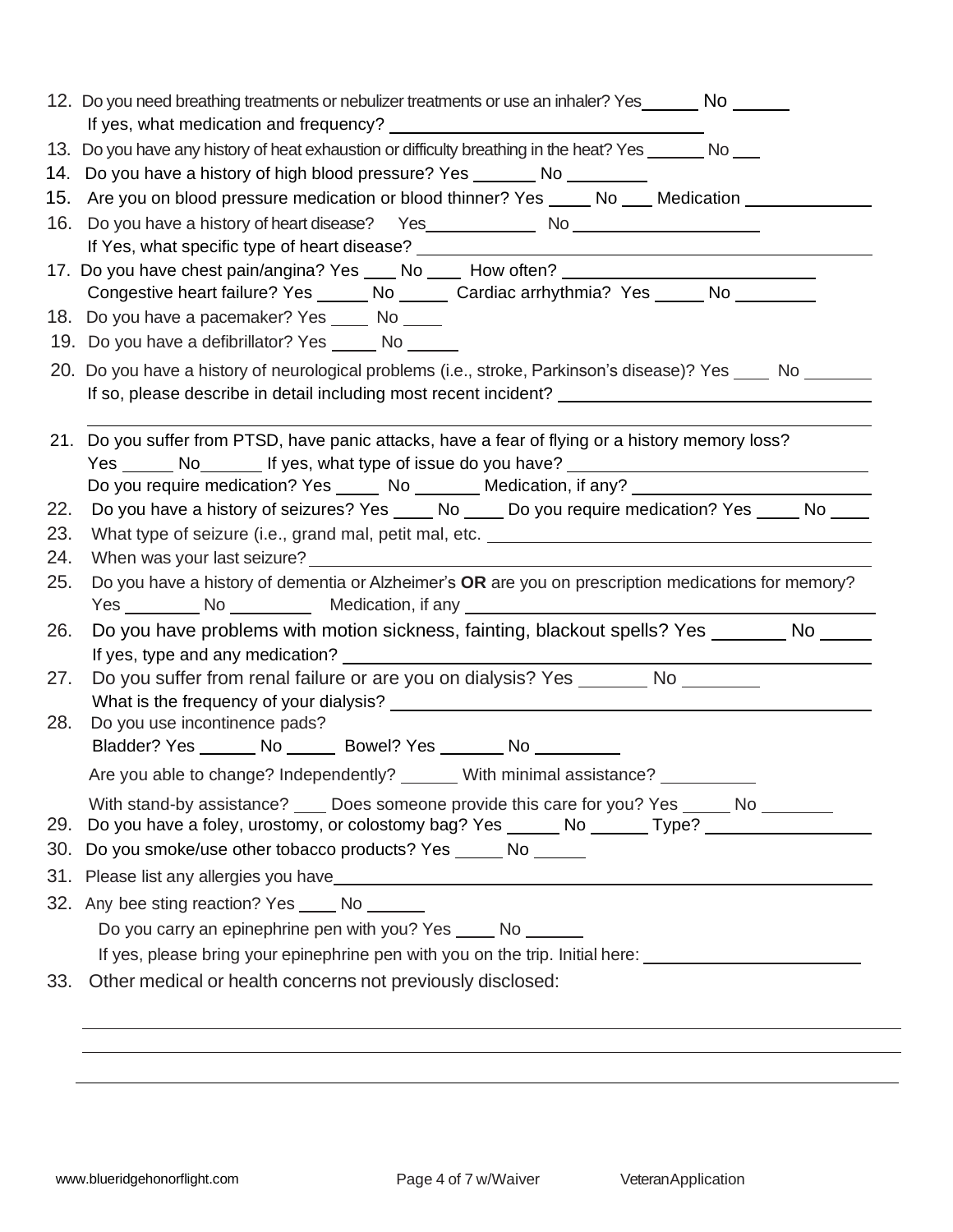## **MEDICATIONS**

### **(List or attach a separate sheet)**

## **THIS MUST BE COMPLETED TO PREVENT YOUR APPLICATION FROM BEING RETURNED. IF NO MEDICATIONS, PLEASE INDICATE N/A.**

| <b>Name of Medication</b> | <b>Dose</b> | When<br><b>Taken</b> |
|---------------------------|-------------|----------------------|
|                           |             |                      |
|                           |             |                      |
|                           |             |                      |
|                           |             |                      |
|                           |             |                      |
|                           |             |                      |
|                           |             |                      |
|                           |             |                      |
|                           |             |                      |

#### **ON THE DAY OF THE FLIGHT, PLEASE BRING A SUPPLY OF YOUR MEDICATIONS TO LAST 3 DAYS.**

 **Physician's** name:

Physician's phone number: <u>Date</u> of last exam: <u>Date of last examence</u> of last exam:

**COVID-19:** Have you received a COVID-19 Vaccination/Booster? Yes \_\_\_\_\_\_\_ No \_\_\_\_

#### **PLEASE INCLUDE A COPY OF YOUR VACCINATION CARD WITH THIS APPLICATION. THIS**

#### **WILL REMAIN CONFIDENTIAL WITH OUR MEDICAL TEAM.**

Have you contracted COVID-19? Yes \_\_\_\_\_\_\_ No \_\_\_\_\_ If so, when? \_\_\_\_\_\_\_\_\_\_\_\_\_\_\_\_

signature on this form authorizes you to call my physician or any other personnel familiar with my care to discuss my medical history.

 $\overline{a}$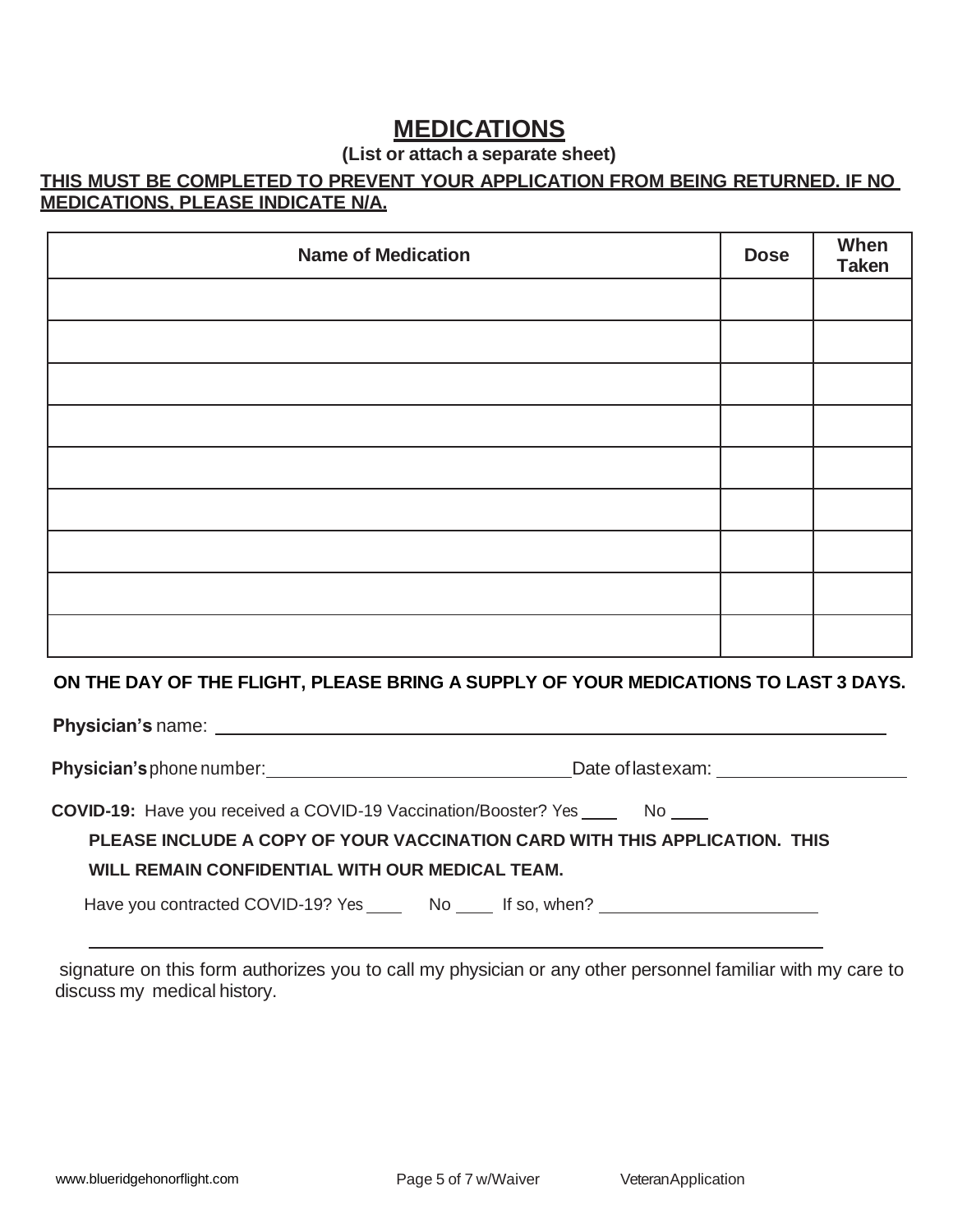## **MEDICAL RELEASE**

The information I have provided is complete and accurate. I understand that Blue Ridge Honor Flight medical volunteers will review my health history and may speak with my healthcare provider(s) to clarify any medical concerns. Blue Ridge Honor Flight must medically approve all participants to fly.

I agree to notify Blue Ridge Honor Flight immediately should my medical condition change prior to the trip. If any of this information is **falsified or pertinent medical information is omitted**, or if my medical conditions change or are determined by Blue Ridge Honor Flight to be unacceptable to participate, I understand I may be disqualified from participating in an Honor Flight at the sole discretion of Blue Ridge Honor Flight.

I understand that medical insurance and medical costs that may be incurred pursuant to participation are my responsibility and that Blue Ridge Honor Flight and Honor Flight Network does not provide medical care. I understand that I accept all risks associated with travel and other Blue Ridge Honor Flight activities, and that I have executed a Release, Covenant Not to Sue and Indemnity agreement in favor of Blue Ridge Honor Flight and Honor Flight Network while participating in the program.

*I hereby give consent and permission to any of my medical providers or emergency medical providers to discuss and release my health and treatment information for treatment purposes I may require during my participation in the Blue Ridge Honor Flight program and my signature on this page shall be sufficient evidence of my consent.*

My signature authorizes you to call my physician or any other personnel familiar with my care to discuss my medical history. Please note that a facsimile signature will also be accepted as an original signature.

Date: the contract of the contract of the contract of the contract of the contract of the contract of the contract of the contract of the contract of the contract of the contract of the contract of the contract of the cont

Participant signature required:

PLEASE PRINT YOUR NAME:

Please complete and submit **ALL** pages of this application with required signature(s) as soon as possible to:

#### **BLUE RIDGE HONOR FLIGHT Attention: VETERAN APPLICATION PO Box 18057 Asheville, NC 28814**

**NOTE: Any Veteran requesting a specific individual to accompany them as a Guardian must have that individual complete a Guardian Application and submit the application WITH THIS APPLICATION to ensure the request is given proper consideration. Qualifying family members of the selected veterans may also be considered. Priority will be given to those guardians who have medical training or are active/retired military.**